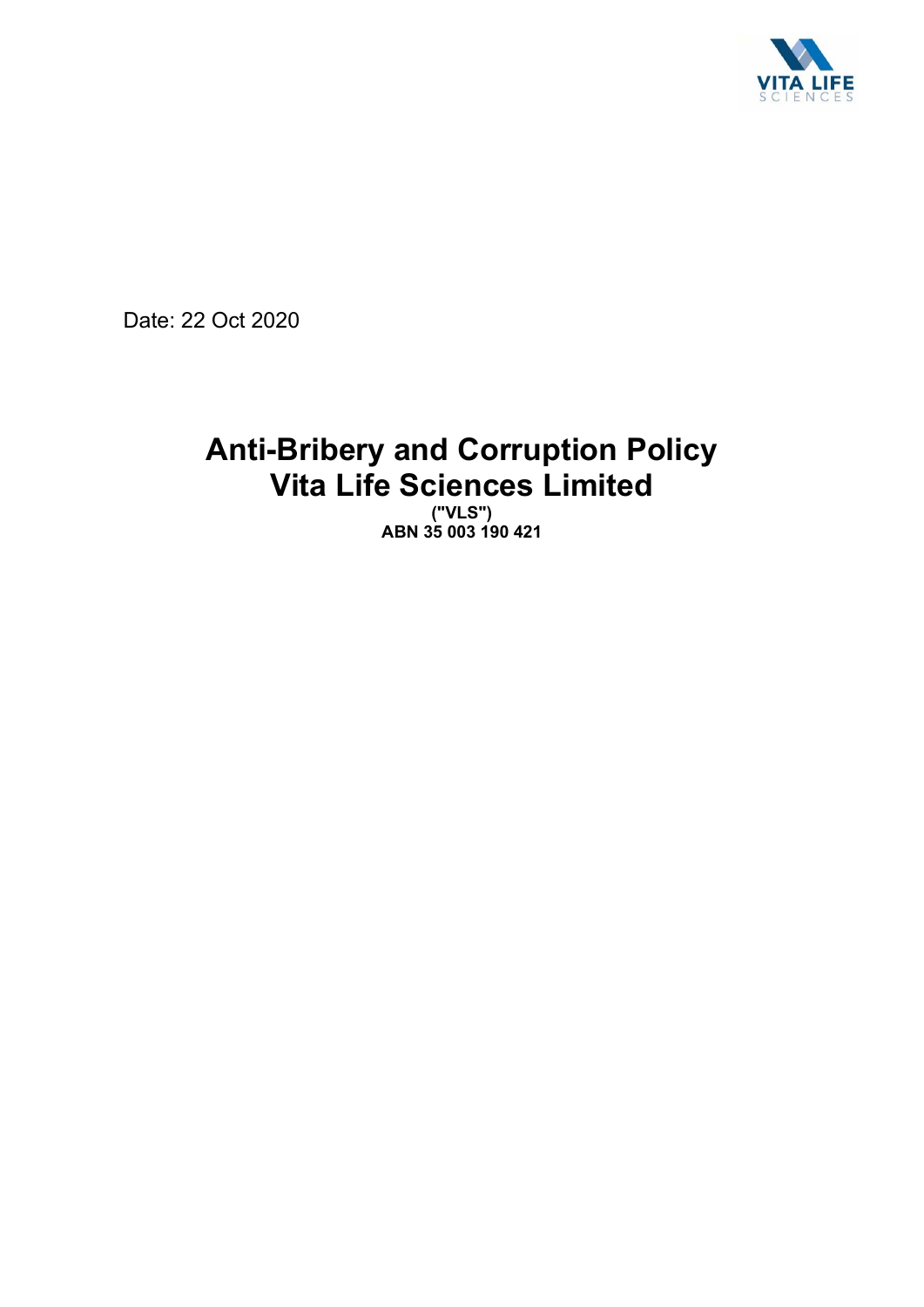### Contents

| 3.               |  |  |
|------------------|--|--|
| 4.               |  |  |
| 5.               |  |  |
| 6.               |  |  |
| $\overline{7}$ . |  |  |
| 8.               |  |  |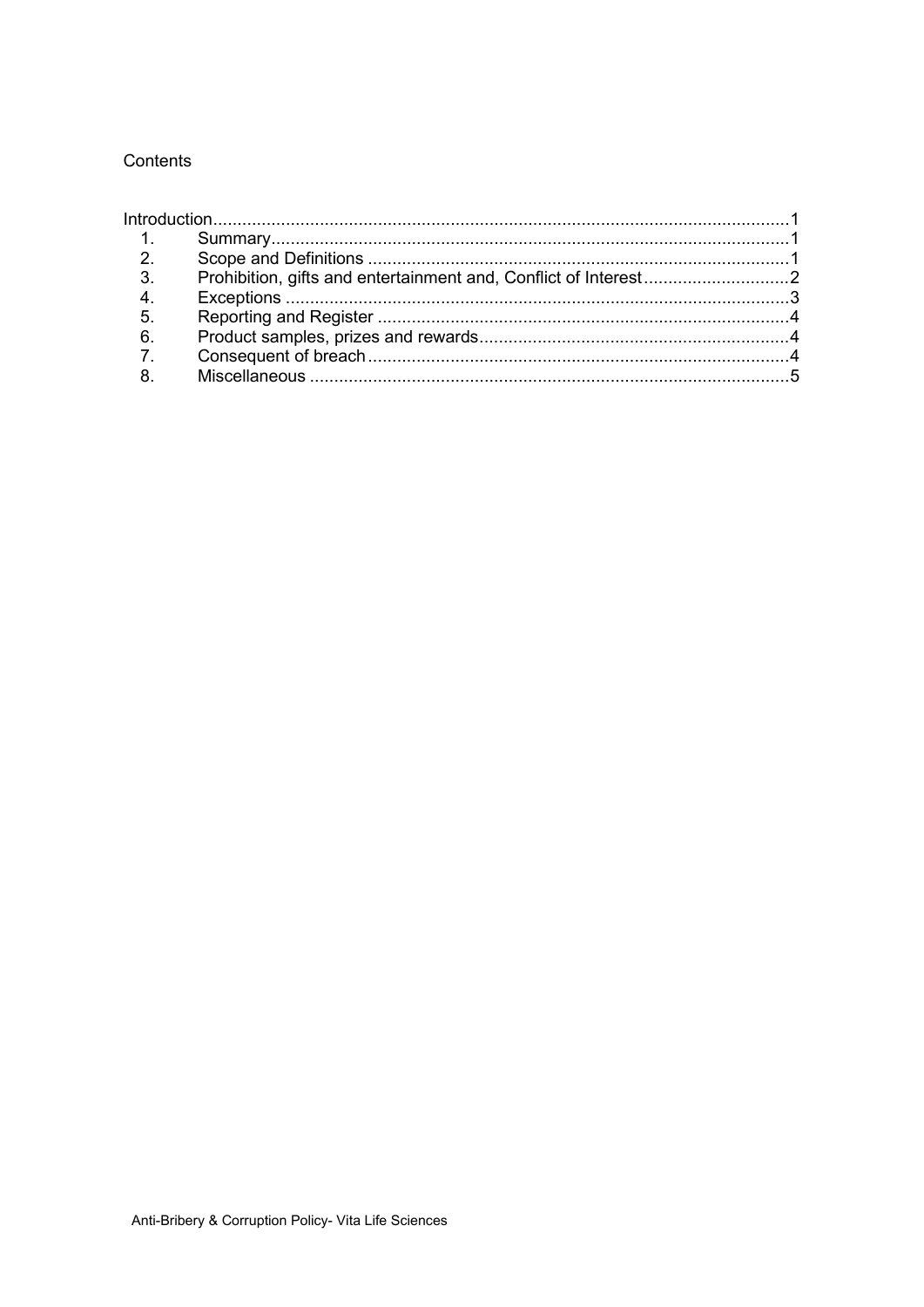# **Anti-Bribery and Corruption Policy**

# **Vita Life Sciences Limited**

# **Introduction**

## **1. Summary**

- 1.1 The Company, Vita Life Sciences Ltd (VLS) together with its subsidiaries ("Company" or "Group") is committed to a culture where directors, managers and employees (together with their family members, close associates and/ or related body corporate or business entities) including contractors and suppliers ("Personnel"), are expected to observe the highest standards of corporate and business behaviours. This **Anti-Bribery and Corruption Policy** shall apply to all Personnel of the VLS Group.
- 1.2 All Personnel are not to give nor accept gifts and/ or other benefits (e.g. hospitality or entertainment) that may compromise or potentially appear to compromise their objectivity, integrity and professionalism in the conduct of their duties and responsibilities while performing their functions, roles and duties and/ or cause or potentially cause, a situation of conflict of interest.
- 1.3 This Policy document sets out the VLS Group's policy, commitment and behaviours required of all Personnel with reference to Anti-Bribery and Corruption and, shall apply to all activities of the VLS Group worldwide. This policy applies in conjunction with all other relevant VLS policies and procedures.
- 1.4 This policy shall be available publicly on VLS's website: www.vitalifesciences.com.au

### **2. Scope and Definitions**

- 2.1 This Policy applies to all directors, managers and employees (together with their family members, close associates and/ or related body corporate or business entity) of VLS including potential customers, customers, contractors, suppliers, consultants etc. (collectively called "Personnel").
- 2.2 Bribery (includes but not restricted to):
	- (a) Is an act of giving, receiving, offering, promising, authorising or providing any benefit or advantage (monetary or otherwise) with the intention to influence or induce any person, party or group in order to gain or provide any commercial, contractual, regulatory and/ or personal advantage by means of gifts, fees, discounts, rewards, prizes, promises, donations, aids, favours etc.
	- (b) Can be in any form; monetary or otherwise and may even include noncash gifts, a future promise, action or inaction, contributions, loans (repayable or otherwise), favours, business or employment opportunities or hospitality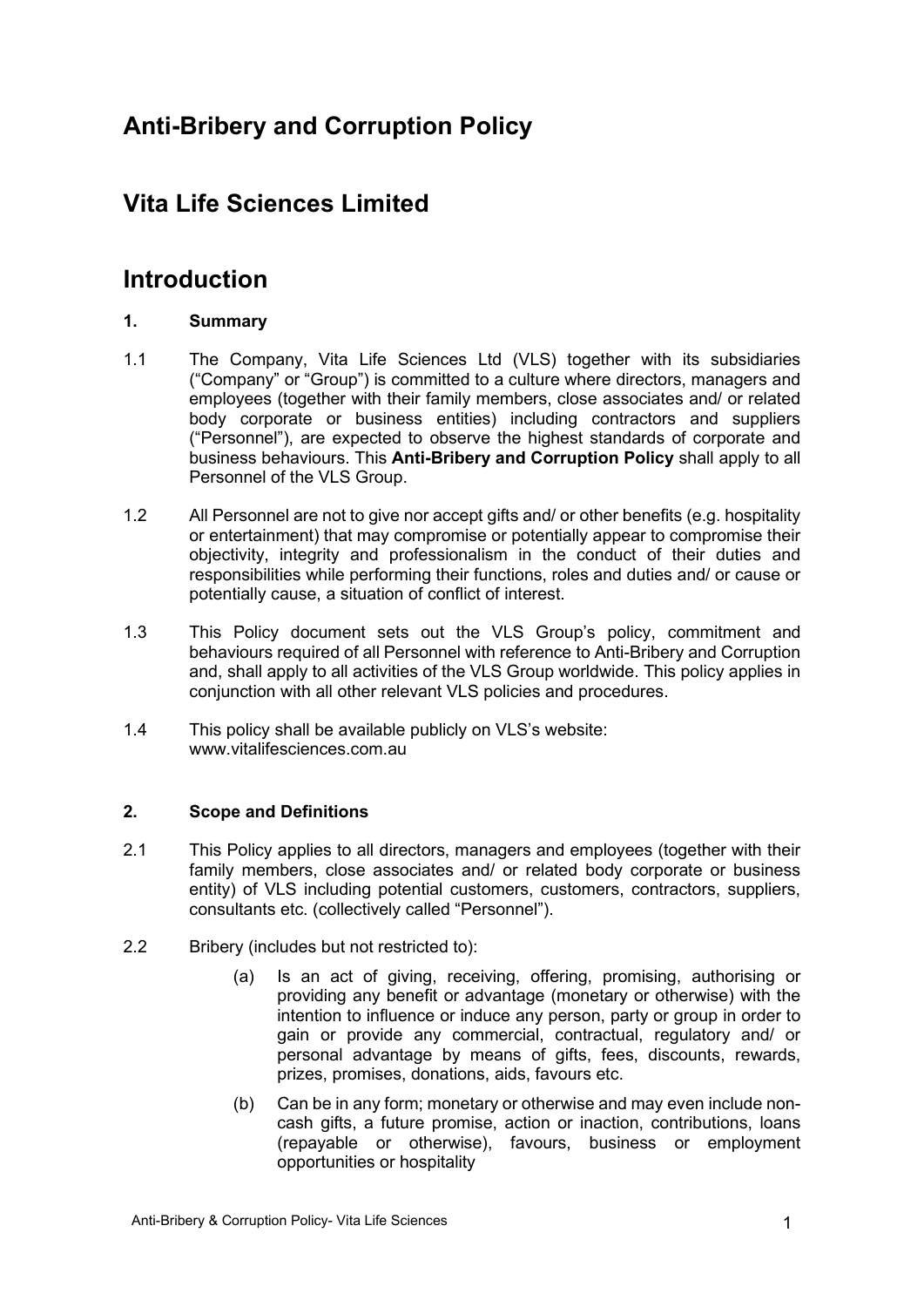- (c) Can be direct or indirect for e.g. through an intermediary, agent, family member, related body corporate or business units, friends or relatives or an associate including benefits to any other party who may have some form of association with the relevant party
- (d) Need not result in the exchange or transfer of any items, goods, gifts, entertainment or services; a promise in the future to give or receive can be deemed one
- 2.3 Corruption or Corrupt practices means the abuse of entrusted power or position for personal or private gain (including gains to family members or related parties)
- 2.4 Facilitation Payment includes any payment or any inducement to any official, political party or party official (directly or otherwise) to facilitate, obtain, secure or expedite the performance, issuance and/ or approval of any necessary application or submissions.
- 2.5 Conflict of Interest or potential Conflict of Interest may arise when any person in position or responsibility derives a personal benefit (including benefits to family members and/ or related parties) from action/ inaction or decision made under their employment capacity as a director, manager or employee.

## **3. Prohibition, gifts and entertainment and, Conflict of Interest**

- 3.1 All Personnel are not permitted to give, offer, promise, solicit, accept, receive, request or authorise any bribe to anyone, whether directly or otherwise.
- 3.2 In certain locations of the world, gifts, benefits, entertainment and/ or hospitality are integral part of business. Under such situations, it is important that Personnel act legally, ethically and transparent in relation to the giving and/ or receiving of gifts, benefits, entertainment and/ or hospitality and seek to obtain prior approval from their direct managers, directors etc. as set out in this policy.
- 3.3 Gifts in the form or cash or cash equivalents (for e.g. cheques, money orders, gift cards, vouchers, gift certificates, electronic money/ vouchers etc.) which may or may not be transferable into cash or cash equivalent in any form is disallowed
- 3.4 Gifts in the form of accommodations, travel, trips, visits etc. are not be accepted by any Personnel without the prior approval of the Managing Director. Any such gifts or sponsorship from any stakeholder if approved and accepted, must be recorded in the Gift, Entertainment and Hospitality Register maintained by the respective Human Resource department or Company Secretary of the Group.
- 3.5 Where any Personnel is either in a situation or potential situation where their employment roles, duties or responsibilities may conflict or appear to potentially conflict their personal interests, the relevant personnel must disclose the conflict or potential conflict to their immediate director, manager or supervisor and, remove themselves from any decision making process which may involve or involve their personal interests.
- 3.6 All transactions/ gifts and/ or entertainment should be at "arm's length" basis with no special favours nor special arrangements attached, whether directly or otherwise.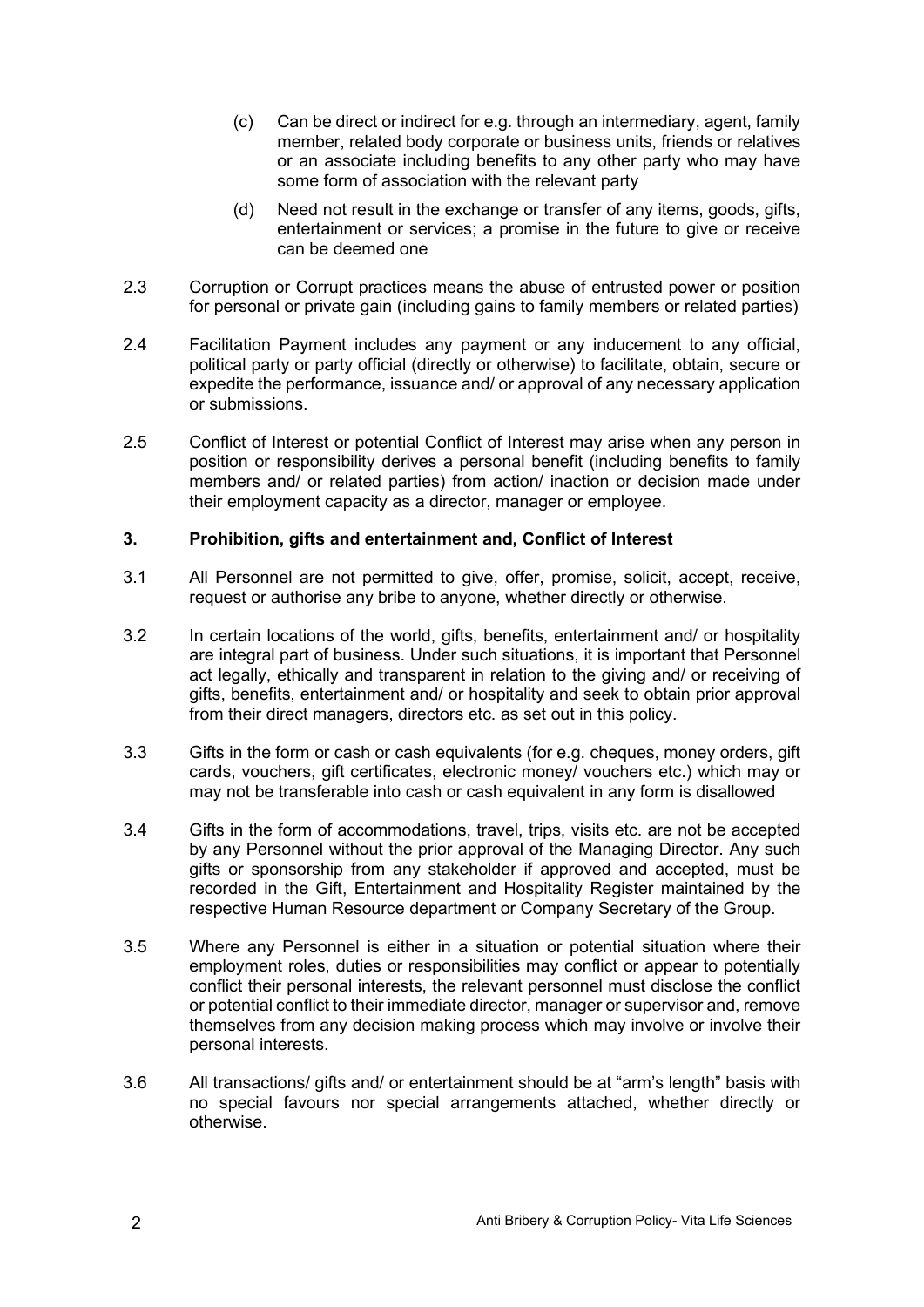#### **4. Exceptions**

- 4.1 Gifts, genuine hospitality or entertainment which is reasonable and nominal in value (not more than AUD\$250 per person [or equivalent] and per occasion) is allowed to be given or received under the circumstances below:
	- (1) Low and reasonable in value accordance with accepted business customs and practice in the place of business or exchange, for e.g. gifts during Christmas, a souvenir from the local country or culture or a bouquet of flowers or box of chocolates
	- (2) Permitted under existing written laws in the place of business or transaction
	- (3) Gifts, sponsorships or promotional items in relation to a sales and/ or marketing activities undertaken by the business
	- (4) Made openly, documented in full and accurately reflected in the books of VLS with no special arrangements nor obligations suggested, promised or expected and, does not place the recipient under any special obligation nor special expectation
	- (5) Gifts, benefits or hospitality offered to speakers, all participants or attendees in a seminar, conference or business event including light refreshments or meals to attendees hosted by VLS and/ or other stakeholders of VLS
	- (6) It is a genuine gift for an act of appreciation or common courtesy associated with business practice, without any ulterior or hidden motives or agenda and not for any personal gain or gratification
- 4.2 The nominal value of AUD\$250 under Clause 4.1, may be exceeded provided that approval from the Managing Director of VLS has been obtained prior to the exchange of gifts or hospitality. All such of gifts, genuine hospitality or entertainment exceeding this value must be recorded in the Gift, Entertainment and Hospitality Register maintained by the respective Human Resource department or Company Secretary of the Group.
- 4.3 In some occasions, a gift may be received in gratitude where refusal may be unreasonable or deemed offensive; or situations where prior-approvals may not be practical nor possible. Such gifts, if it exceeds the nominal value, must therefore be deemed to be the property of VLS. Depending on the nature of the gift, the Managing Director may choose to either display the gift at any of VLS's office or dispose of it (either consumed, sold or otherwise) in a manner deemed fit, openly and transparently. Such gifts exceeding the nominal value in Clause 4.1 (including hospitality or entertainment) must be recorded in the Gift, Entertainment and Hospitality Register maintained by the respective Human Resource department or Company Secretary of the Group.
- 4.4 Political donations, gifts, sponsorships should only be made if the local laws allow it. All such donations, gifts or sponsorship of such nature will require the priorapproval of the Managing Director. Charitable donations or sponsorship, except where it is conducted openly and transparently as part of VLS corporate social responsibility initiative or event, shall also require the prior approval of the Managing Director.
- 4.5 The giving and/ or receiving of gifts, genuine hospitality or entertainment between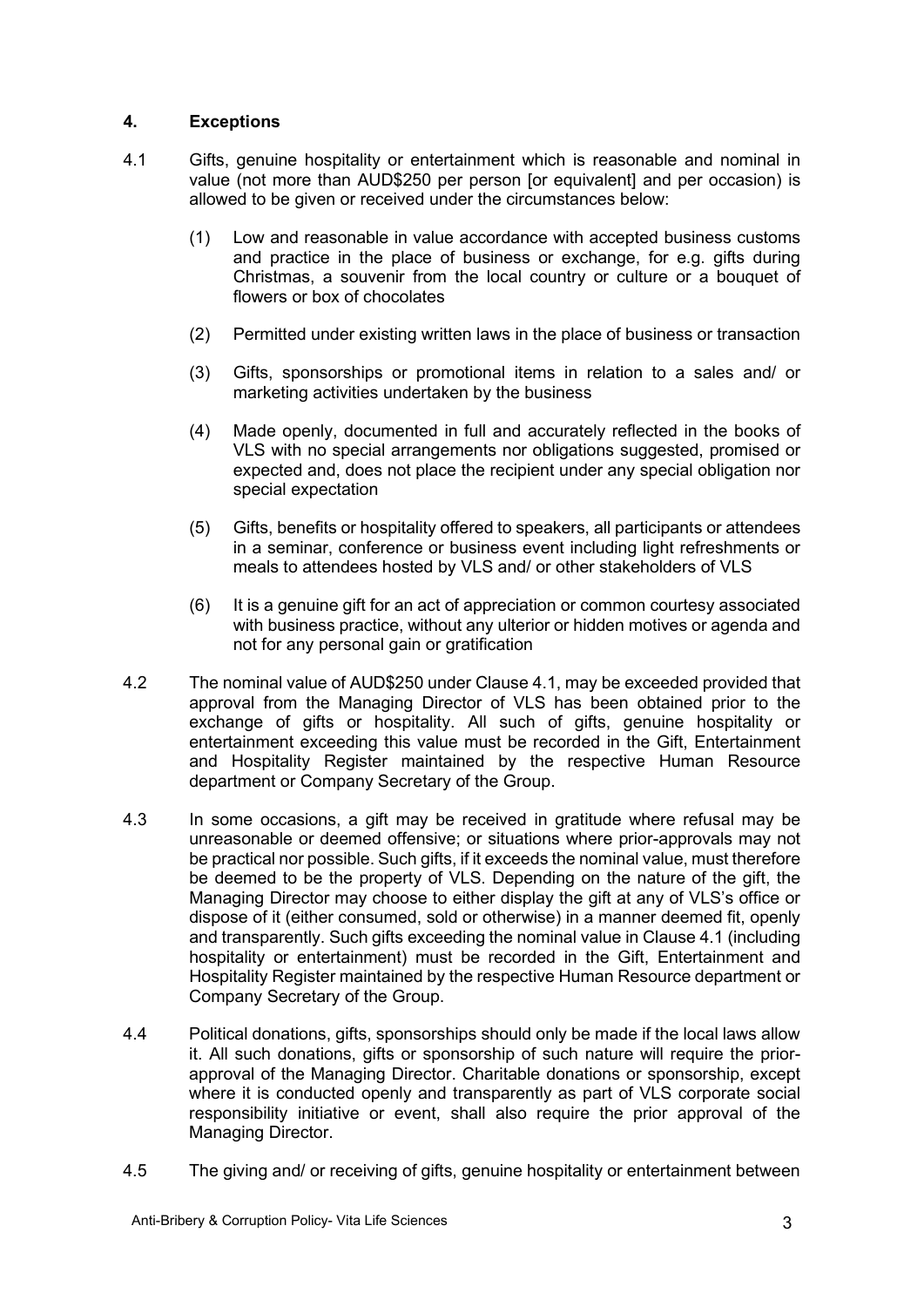VLS and the relevant Personnel does not fall under this policy for e.g. gifts between VLS and its employees for festivities or as gratuity for work, effort or contribution to VLS and/ or its stakeholders.

# **5. Reporting and Register**

- 5.1 A "Gift, Entertainment and Hospitality Register" shall be maintained by the Human Resource Department of the respective businesses and/ or the Company Secretary of VLS. The Register shall be used to record the receipt or giving or provisions of any Gifts, Entertainment or Hospitality between VLS and any external party, persons and or businesses exceeding the value stated in Clause 4.1. The register shall record, the name of the parties, persons or businesses involved in the transaction, the person authorising, the estimated value of the gifts, entertainment or hospitality, its purpose or event that requires the exchange and any other relevant information to ensure transparency and accountability of the exchange. Entries into the register should be made no later than 7 business days upon the occurrence of the giving or receiving, having taken place.
- 5.2 Entries or any recording in the Gift, Entertainment and Hospitality Register by any Personnel does not necessarily exonerate any allegations of "wrongdoing" by any Personnel but, may provide mitigating evidence to support the intention and nature of the action.
- 5.3 Failure to record or report, recording or making of any false, misleading, incomplete or inaccurate entries (including removal/ editing of legitimate entry into a false or inaccurate entry) in the Gift, Entertainment and Hospitality Register may be considered a serious breach of this Policy and may subject the relevant Personnel to disciplinary action.
- 5.4 The Board and/ or the Audit and Risk Committee should be notified of any material breach or report of such incident under this policy. The most senior personnel who is aware of the breach shall be responsible for making such report.

#### **6. Product samples, prizes and rewards and, Sales rebates/ incentives**

- 6.1 Where permitted or not disallowed by any relevant local legislation, VLS businesses may provide to customers and/ or consumers, product samples to enable the customer or consumers to try the products. The provision of such samples therefore does not fall under this Policy.
- 6.2 The provision of any prizes or rewards under any VLS business approved or sanctioned event or program does not fall under this policy. However, the provision of any prize money in cash (i.e. coins or notes) is disallowed. Prizes or rewards in cash equivalents (e.g. vouchers, cheques, gifts or debit cards, fund transfers/ remittance or credits) may be allowed if this forms part of the prize money under the approved or sanctioned event or programs of the business.
- 6.3 Payments or credits under any sales related rebates, discounts and/ or incentives approved by the business does not fall under this Policy.

### **7. Consequent of breach**

7.1 All reports received under this Policy will be investigated and addressed and